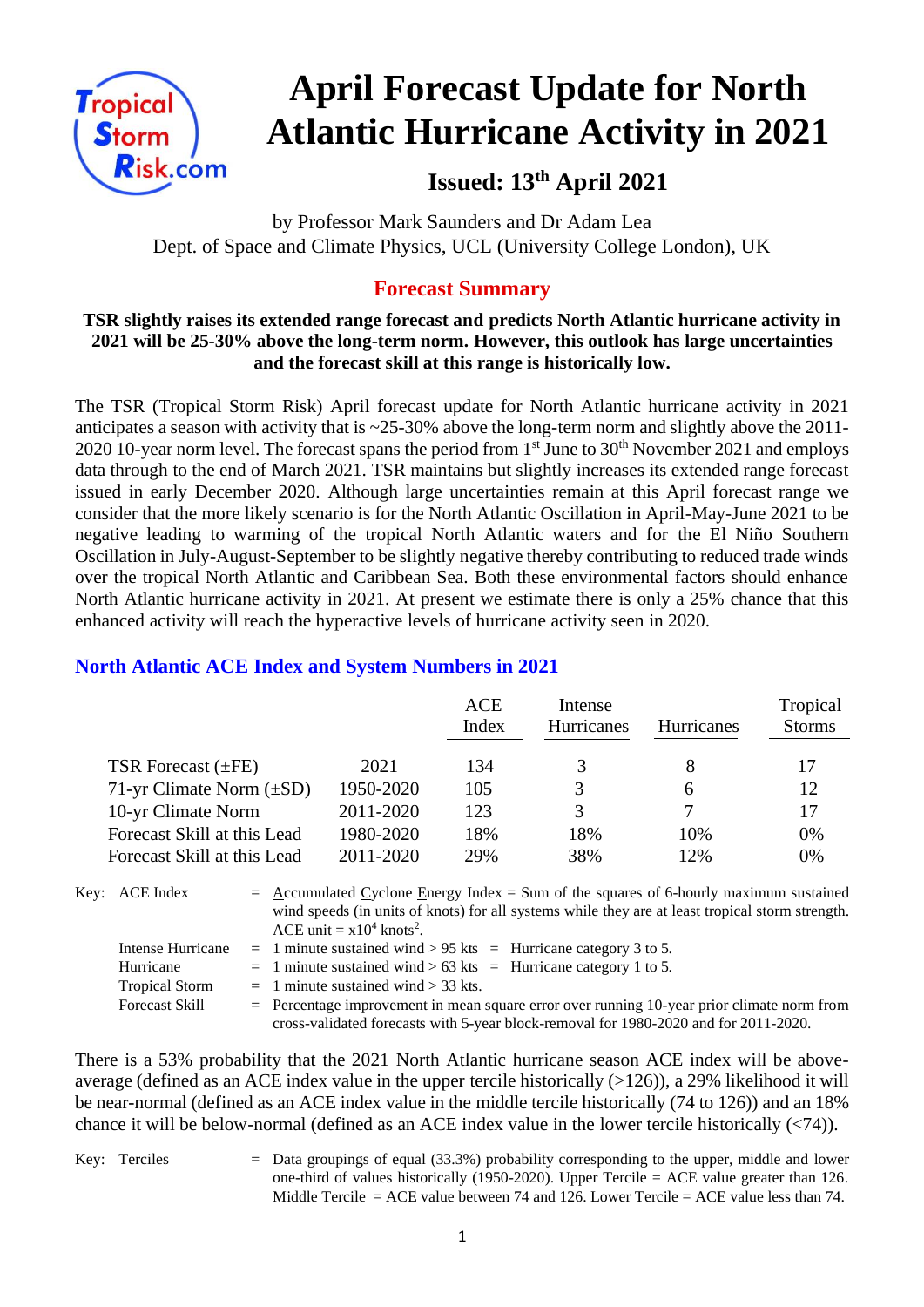#### **Forecast Probability of Exceedance Plots for the 2021 North Atlantic Hurricane Season**

Seasonal outlooks for North Atlantic hurricane activity contribute to the anticipation of risk for insurance companies, other weather-sensitive businesses, and local and national governments. However, the uncertainty associated with such forecasts is often unclear. This reduces their benefit and contributes to the perception of forecast 'busts'. The robust assessment of risk requires a full and clear probabilistic quantification of forecast uncertainty with the forecast issued in terms of probability of exceedance (PoE). In this way the chance of each hurricane number/activity outcome occurring is clear for the benefit of users. Going forward TSR will be including robust forecast probability of exceedance (PoE) information based on the recommendation and methodology described in Saunders et al. (2020).

The plots below display our extended range outlooks for ACE (upper panel) and for the number of hurricanes (lower panel) in terms of PoE. Each plot displays two sets of PoE data comprising the forecast PoE curve and the 1950-2020 climatology PoE curve. The forecast PoE curves are computed using the method described in section 3 of Saunders et al. (2020) while the climatology PoE curves are computed directly from observations. The two forecast PoE plots specify the current chance that a given ACE Index and/or hurricane total will be reached in 2021 and how these chances differ to climatology.

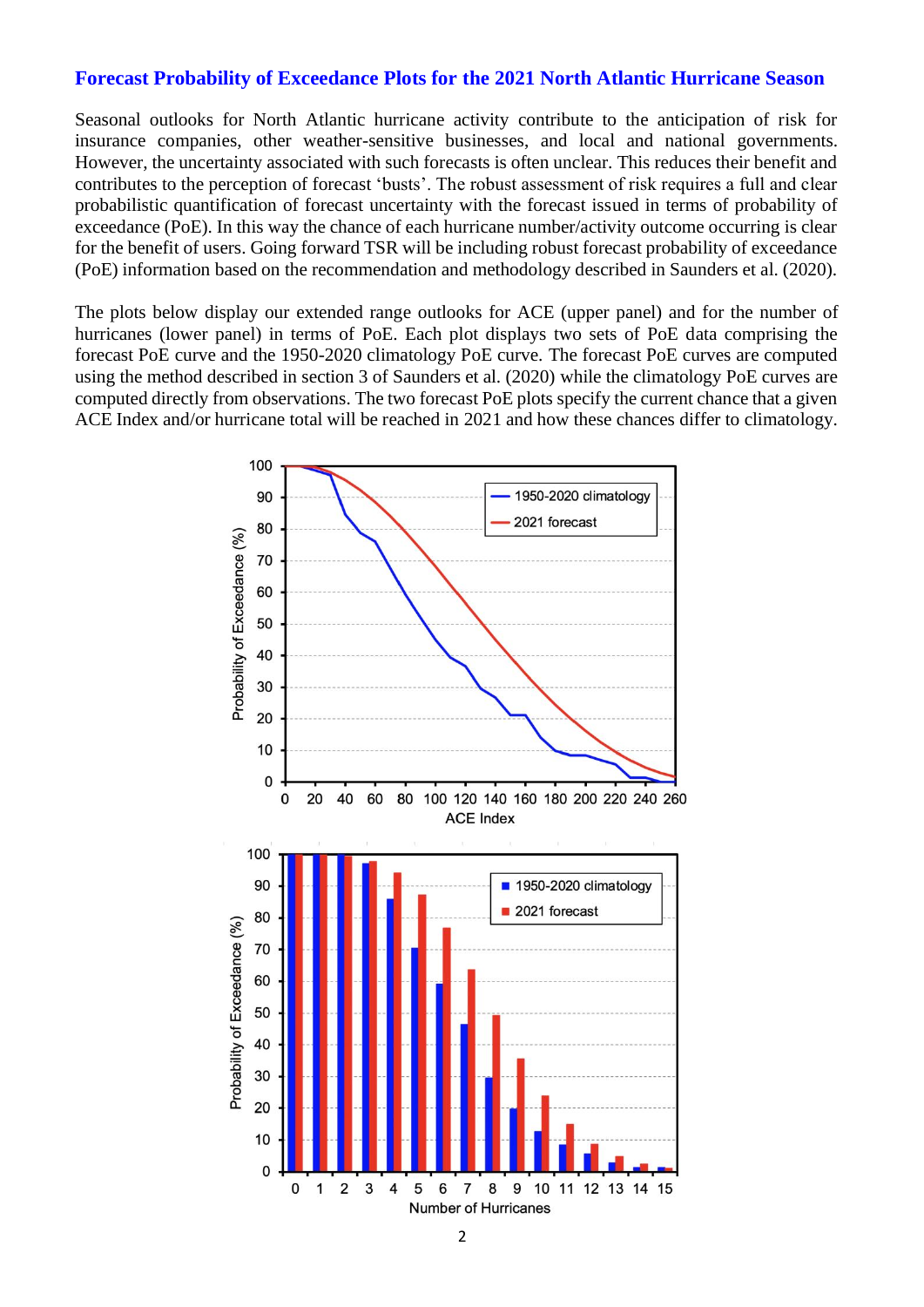There is a 38% likelihood that the 2021 Atlantic hurricane season will be a 'hyperactive' season defined as an ACE  $\geq$  165% of the median ACE for 1981-2010 (an ACE value of 152.5).

Reference: Saunders, M. A., Klotzbach, P. J., Lea, A. S. R., Schreck, C. J., & Bell, M. M. (2020). Quantifying the probability and causes of the surprisingly active 2018 North Atlantic hurricane season. *Earth and Space Science*, *7*, e2019EA000852.<https://doi.org/10.1029/2019EA000852>

# **ACE Index & Numbers Forming in the MDR, Caribbean Sea and Gulf of Mexico in 2021**

|                             |           | <b>ACE</b><br>Index | Intense<br>Hurricanes | <b>Hurricanes</b> | Tropical<br><b>Storms</b> |
|-----------------------------|-----------|---------------------|-----------------------|-------------------|---------------------------|
|                             |           |                     |                       |                   |                           |
| <b>TSR Forecast</b>         | 2021      | 114                 |                       | h                 | 12                        |
| 71-yr Climate Norm          | 1950-2020 | 82                  | 2                     |                   | 8                         |
| 10-yr Climate Norm          | 2011-2020 | 94                  | 2                     |                   | 10                        |
| Forecast Skill at this Lead | 1980-2020 | 19%                 | 11%                   | 13%               | 11%                       |
| Forecast Skill at this Lead | 2011-2020 | 29%                 | 21%                   | 13%               | 16%                       |

The Atlantic hurricane Main Development Region (MDR) is the region  $10^{\circ}N-20^{\circ}N$ ,  $20^{\circ}W-60^{\circ}W$  between the Cape Verde Islands and the Caribbean Lesser Antilles. A storm is defined as having formed within this region if it reached at least tropical depression status while in the area.

There is a 59% probability that the 2020 Atlantic hurricane season ACE index will be above-average (defined as an ACE index value in the upper tercile historically (>96)), a 27% likelihood it will be nearnormal (defined as an ACE index value in the middle tercile historically (45 to 96) and a 14% chance it will be below-normal (defined as an ACE index value in the lower tercile historically  $(\leq 45)$ ). The 70year period 1950-2019 is used for climatology.

## **USA Landfalling ACE Index and Numbers in 2021**

|                             |           | <b>ACE</b><br>Index | Hurricanes | Tropical<br><b>Storms</b> |
|-----------------------------|-----------|---------------------|------------|---------------------------|
| <b>TSR Forecast</b>         | 2021      | 2.5                 |            | 4                         |
| 71-yr Climate Norm          | 1950-2020 | 2.5                 |            | 3                         |
| 10-yr Climate Norm          | 2011-2020 | 2.6                 |            | 4                         |
| Forecast Skill at this Lead | 1980-2020 | 13%                 | 13%        | 10%                       |
| Forecast Skill at this Lead | 2011-2020 | 23%                 | 25%        | 26%                       |

Key: ACE Index = Accumulated Cyclone Energy Index = Sum of the Squares of hourly Maximum Sustained Wind Speeds (in units of knots) for all Systems while they are at least Tropical Storm Strength and over the USA Mainland (reduced by a factor of 6). ACE Unit =  $x10^4$  knots<sup>2</sup>. Strike Category = Maximum 1 Minute Sustained Wind of Storm Directly Striking Land. USA Mainland  $=$  Brownsville (Texas) to Maine

USA landfalling intense hurricanes are not forecast since we have no skill at any lead.

There is a 52% probability that in 2020 the USA landfalling ACE index will be above average (defined as a USA ACE index value in the upper tercile historically  $(>2.5)$ ), a 32% likelihood it will be nearnormal (defined as a USA ACE index value in the middle tercile historically (1.1 to 2.5)) and a 16% chance it will be below-normal (defined as a USA ACE index value in the lower tercile historically (<1.1)). The 70-year period 1950-2019 is used for climatology.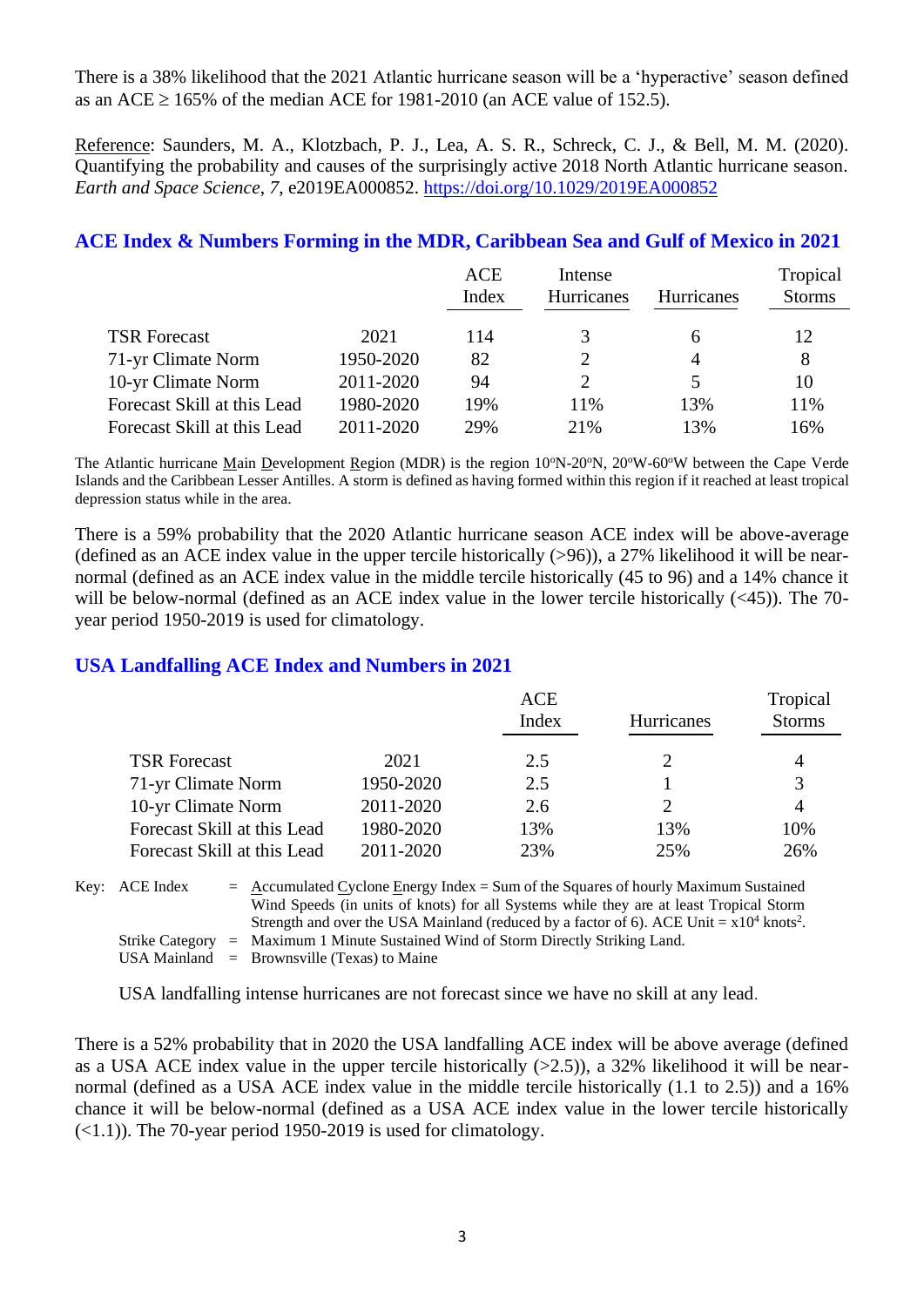# **Methodology and Key Predictor(s) for 2021**

The TSR statistical seasonal hurricane forecast model divides the North Atlantic into three regions and employs separate forecast models for each region before summing the regional hurricane forecasts to obtain an overall forecast. For two of these three regions (tropical North Atlantic, and the Caribbean Sea and Gulf of Mexico) the forecast model pools different environmental fields involving August-September sea surface temperatures (SSTs) and July-September trade wind speed to select the environmental field or combination of fields which gives the highest replicated real-time skill for hurricane activity over the prior 10-year period. The nature of this process means that the details of the seasonal forecast model can vary subtly from year-to-year and also with lead time within the same year. Separate forecast models are employed to predict the July-September trade wind speed and to predict the August-September SSTs. Finally bias corrections are employed for each predictand based on the forecast model performance for that predictand over the prior 10 years.

All regressions are performed using normalized data for all variables (predictands and predictors). This ensures that the requirements of linear regression modeling are met; namely that observations are drawn from normal distributions and that regression errors are normally distributed with a mean of zero. In each case the transform distribution is determined using 1950-2019 data. Table S2 in Supporting Information in Saunders et al (2020) lists some of the statistical distributions used to transform particular data sets to a normalized distribution. Normality is assessed using the Anderson-Darling statistical test.

The reason why the TSR April updated forecast for North Atlantic hurricane activity in 2021 calls for ACE-activity ~25-30% above the long-term norm is due to two factors that both enhance hurricane activity. These factors are the July-September forecast trade wind at 925mb height over the Caribbean Sea and tropical North Atlantic (region 7.5°N–17.5°N, 30°W–100°W), and the August-September forecast SST for the tropical North Atlantic (region 10°N–20°N, 20°W–60°W). The current forecast for the July-September trade wind is for  $0.53\pm0.80$  ms<sup>-1</sup> weaker than normal (1981-2010 climatology) which is slightly weaker than the December 2020 forecast value of 0.49±0.80 weaker than normal. The current forecast for the August-September SST is for 0.25±0.33°C warmer than normal (1981-2010 climatology). Weaker than normal trade winds during July-September in the tropical north Atlantic are associated with more cyclonic vorticity and decreased vertical wind shear over the hurricane main development region. This in turn increases hurricane frequency and intensity. However, it should be stressed that uncertainties in the forecast July-September 2021 trade wind speed are large due to the large uncertainties in ENSO and in the North Atlantic and Caribbean Sea SSTs at this 4-month lead before the start of the hurricane peak season in August 2021.

#### **Precision of Seasonal Hurricane Forecasts 2003-2020 Issued in Real-Time**

The figure on the next page displays the seasonal forecast skill for North Atlantic hurricane activity for the 18-year period between 2003 and 2020. This skill assessment uses the seasonal forecast values that were issued publicly in real-time by the three forecast centres TSR, CSU (Colorado State University) and NOAA (National Oceanic and Atmospheric Administration). Skill is displayed as a function of lead time for two measures of seasonal hurricane activity: the ACE index and basin hurricane numbers.

The Mean Square Skill Score (MSSS) is used to define the forecast skill. MSSS is the percentage improvement in mean square error over a climatology forecast. Positive skill indicates that the model performs better than climatology, while a negative skill indicates that it performs worse than climatology. Two different climatologies are used: a fixed 50-year (1951-2000) climatology and a running prior 10 year climate norm.

It should be noted that NOAA does not issue seasonal hurricane outlooks before late May and that CSU stopped providing quantitative extended-range hurricane outlooks from the prior December after 2011. It is clear there is little skill in forecasting the upcoming ACE and numbers of hurricanes from the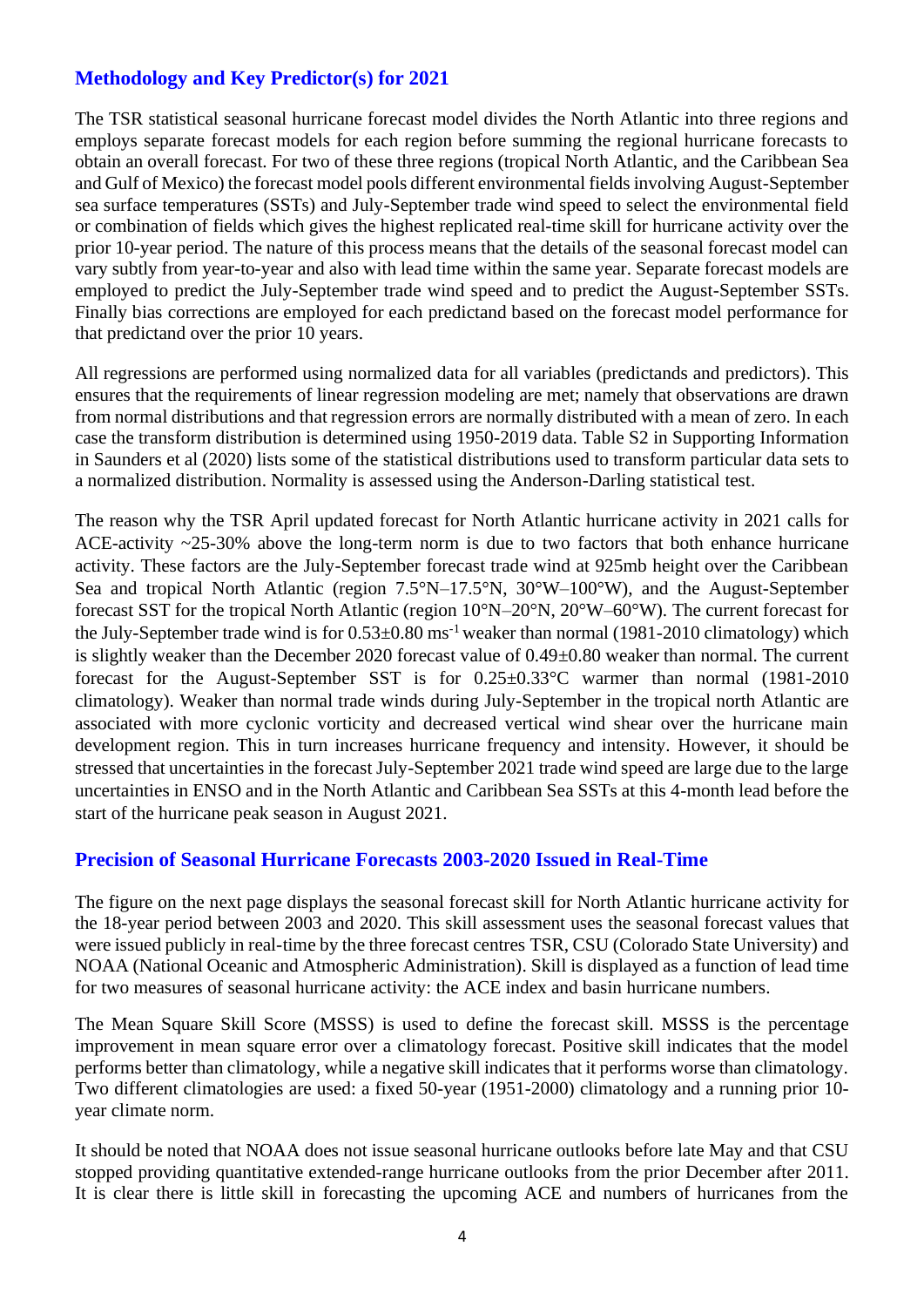previous December for the period 2003-2020. Skill starts to climb after April as the hurricane season approaches with moderate-to-good skill levels being achieved, on average, by early August.



Although there are mostly only small differences in skill between the three forecast centres, the TSR model has been either the near-equal best or the best performing statistical seasonal forecast model at all lead times for the period 2003-2020.

### **Further Information and Next Forecast**

Further information about TSR forecasts and verifications may be obtained from the TSR web site *http://www.tropicalstormrisk.com*. The next TSR forecast update for the 2021 North Atlantic hurricane season will be a pre-season forecast issued on Thursday  $27<sup>th</sup>$  May 2021.

#### **Appendix – Predictions from Previous Months**

#### **1. Atlantic ACE Index and System Numbers**

| <b>Atlantic ACE Index and System Numbers 2021</b> |                 |                     |                                    |            |                              |  |
|---------------------------------------------------|-----------------|---------------------|------------------------------------|------------|------------------------------|--|
|                                                   |                 | <b>ACE</b><br>Index | Named<br>Tropical<br><b>Storms</b> | Hurricanes | Intense<br><b>Hurricanes</b> |  |
| Average Number (1950-2020)                        |                 | 105                 | 12                                 |            |                              |  |
| Average Number (2011-2020)                        |                 | 123                 | 17                                 |            |                              |  |
| <b>TSR</b> Forecasts                              | 13 April 2021   | 134                 | 17                                 |            |                              |  |
|                                                   | 9 December 2020 | 127                 | 16                                 |            |                              |  |
| 8 April 2021<br>CSU Forecast                      |                 | 150                 | 17                                 |            |                              |  |